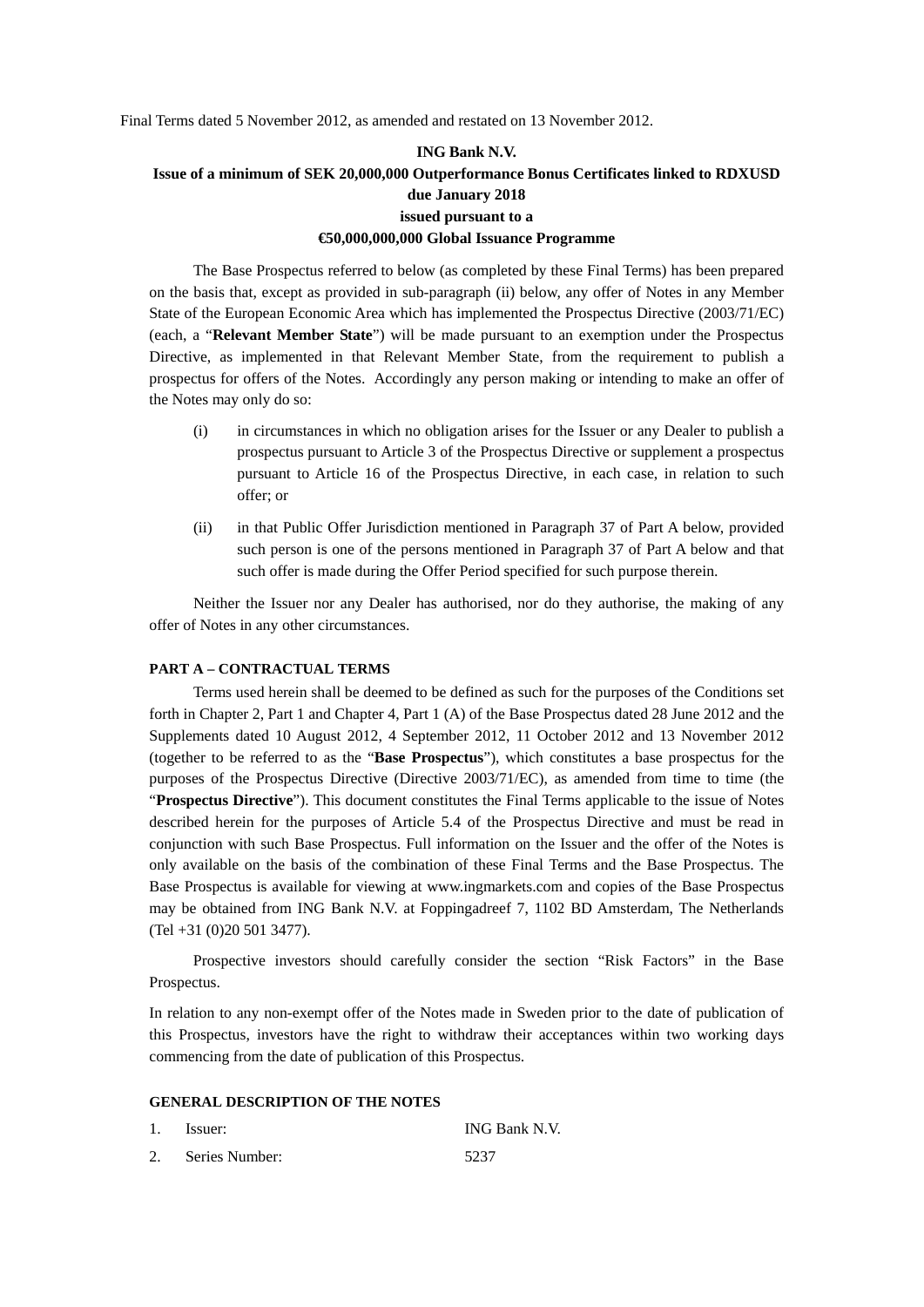- 3. Specified Currency or Currencies: SEK
- 

- 
- 6. Offer price, offer period and application process: Applicable

7. Details of minimum and maximum

4. Aggregate Nominal Amount: A minimum of SEK 20,000,000. The final Aggregate Nominal Amount shall be determined by the Issuer in its sole and absolute discretion, taking the number of allocations into consideration. The final Aggregate Nominal Amount shall be announced on or about 28 December 2012 on www.ingmarkets.com).

5. Issue Price: 100 per cent. of the Aggregate Nominal Amount.

Subject to paragraph 34, the offer price is equal to the Issue Price.

The subscription period for the Notes is from and including 5 November 2012 (9:30 CET) to and including 18 December 2012 (17:00 CET). The Issuer reserves the right to close the subscription period earlier.

Investors may subscribe for the Notes through branches of the Issuer and Skandiabanken Aktiebolag (publ). Investors may not be allocated all of the Notes for which they apply. The offering may, at the discretion of the Issuer, be cancelled at any time prior to the Issue Date.

|                                                  | amount of application:                  | Not Applicable                      |
|--------------------------------------------------|-----------------------------------------|-------------------------------------|
| 8.                                               | (i) Specified Denominations:            | <b>SEK 10,000</b>                   |
|                                                  | (ii) Calculation Amount:                | Not Applicable                      |
| 9.                                               | <b>Issue Date:</b>                      | 8 January 2013                      |
| 10.                                              | <b>Maturity Date:</b>                   | 11 January 2018                     |
| 11.                                              | Interest Basis:                         | Not Applicable                      |
| 12.                                              | Redemption/Payment Basis:               | As specified in paragraph 23 below. |
| 13.                                              | Change of Interest Basis or Redemption/ |                                     |
|                                                  | Payment Basis:                          | As specified in paragraph 23 below  |
| 14.                                              | Put/Call Options:                       | Not Applicable                      |
| 15.                                              | Status of the Notes:                    | Senior                              |
| 16.                                              | Method of distribution:                 | Non-syndicated                      |
| PROVISIONS RELATING TO INTEREST (IF ANY) PAYABLE |                                         |                                     |

|                                                      | 17. Fixed Rate Note Provisions:     | Not Applicable |
|------------------------------------------------------|-------------------------------------|----------------|
| <b>Floating Rate/Variable-Linked Interest</b><br>18. |                                     |                |
|                                                      | <b>Note Provisions:</b>             | Not Applicable |
| 19.                                                  | <b>Zero Coupon Note Provisions:</b> | Not Applicable |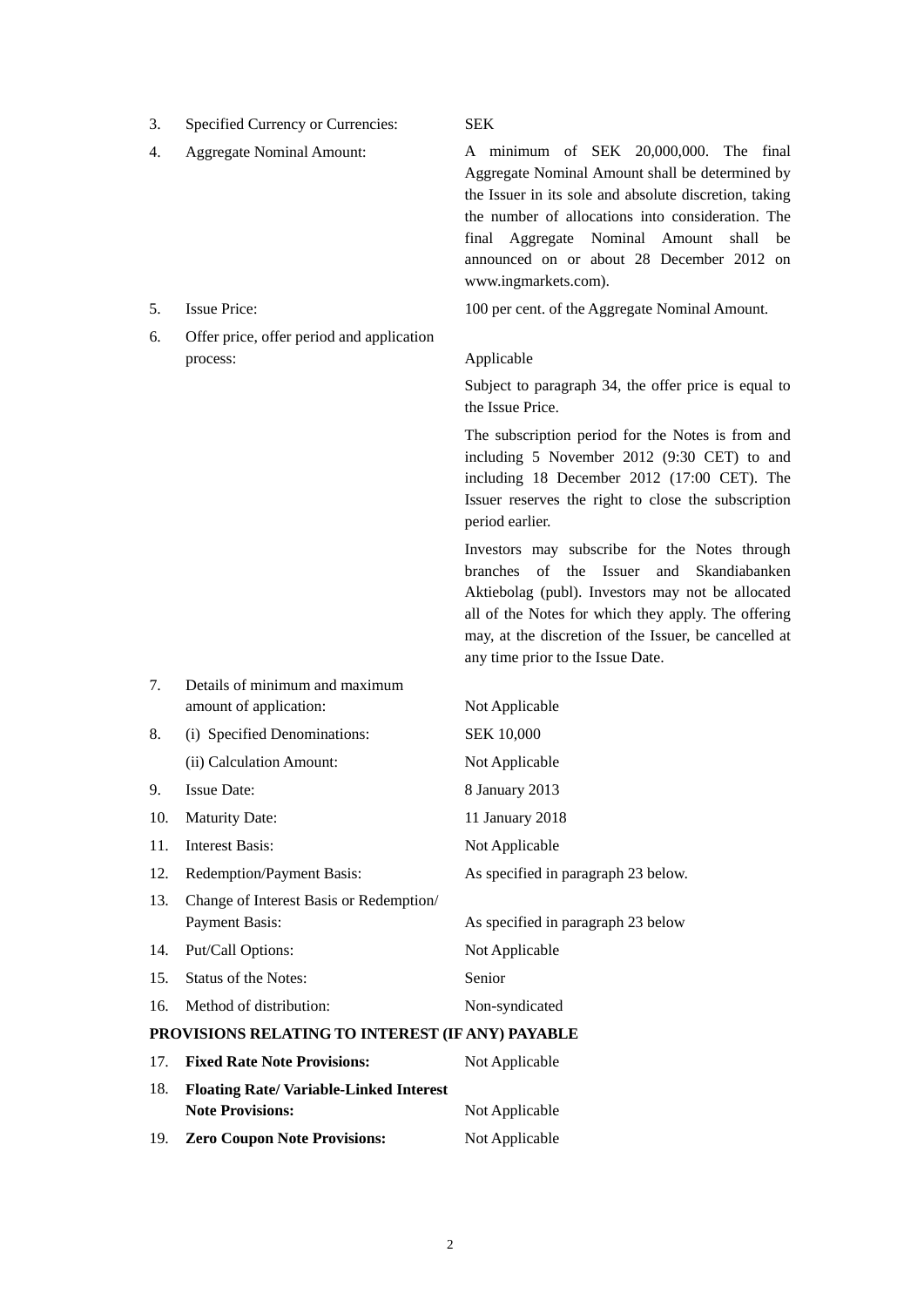## 20. **Dual Currency Interest Note Provisions:** Not Applicable

## **PROVISIONS RELATING TO REDEMPTION**

- 21. Issuer Call: Not Applicable
- 22. Noteholder Put: Not Applicable
- 

23. Final Redemption Amount of each Note: (1) If the Final Index Level is equal to or higher than the Barrier Level, by payment of the Final Redemption Amount, which shall be an amount per Note calculated in accordance with the following formula:

> Specified Denomination + Specified Denomination  $\times$  Participation  $\times$

$$
\left[ \text{Max} \bigg( 0; \frac{\text{Average Index}}{\text{Initial Index Level}} - 1 \bigg) \times \left( \frac{\text{FX}_{\text{(end)}}}{\text{FX}_{\text{(start)}}} \right) \right]
$$

or

(2) If the Final Index Level is lower than the Barrier Level, by payment of the Final Redemption Amount, which shall be an amount per Note calculated in accordance with the following formula: Specified Denomination + Specified Denomination

$$
\times \Bigg[\text{Max}\Big(0;\frac{\text{Average Index}}{\text{Initial Index Level}}-1\Big) \times \Big(\frac{FX_{\text{(end)}}}{FX_{\text{(start)}}}\Big)\Bigg] - \\ \Bigg[\text{Specificed Denominator } \times \Big(1-\frac{\text{Final Index Level}}{\text{Initial Index Level}}\Big)\Bigg]
$$

Where:

"**Average Index**" means in respect of the Index, the arithmetic mean of the Index Level across all Averaging Dates;

"**EURSEK**" means the published foreign exchange rate on the Relevant Date expressed as the amount of SEK per one EUR as displayed on Reuters page "ECB37", or on such other information service, as determined by the Calculation Agent in its sole and absolute discretion. If EURSEK however does not appear on its relevant Reuters page (or on any other information service as determined by the Calculation Agent) on the Relevant Date, EURSEK shall be determined by the Calculation Agent in its sole and absolute discretion in good faith and in a commercially reasonable manner, having regard to any relevant market practice;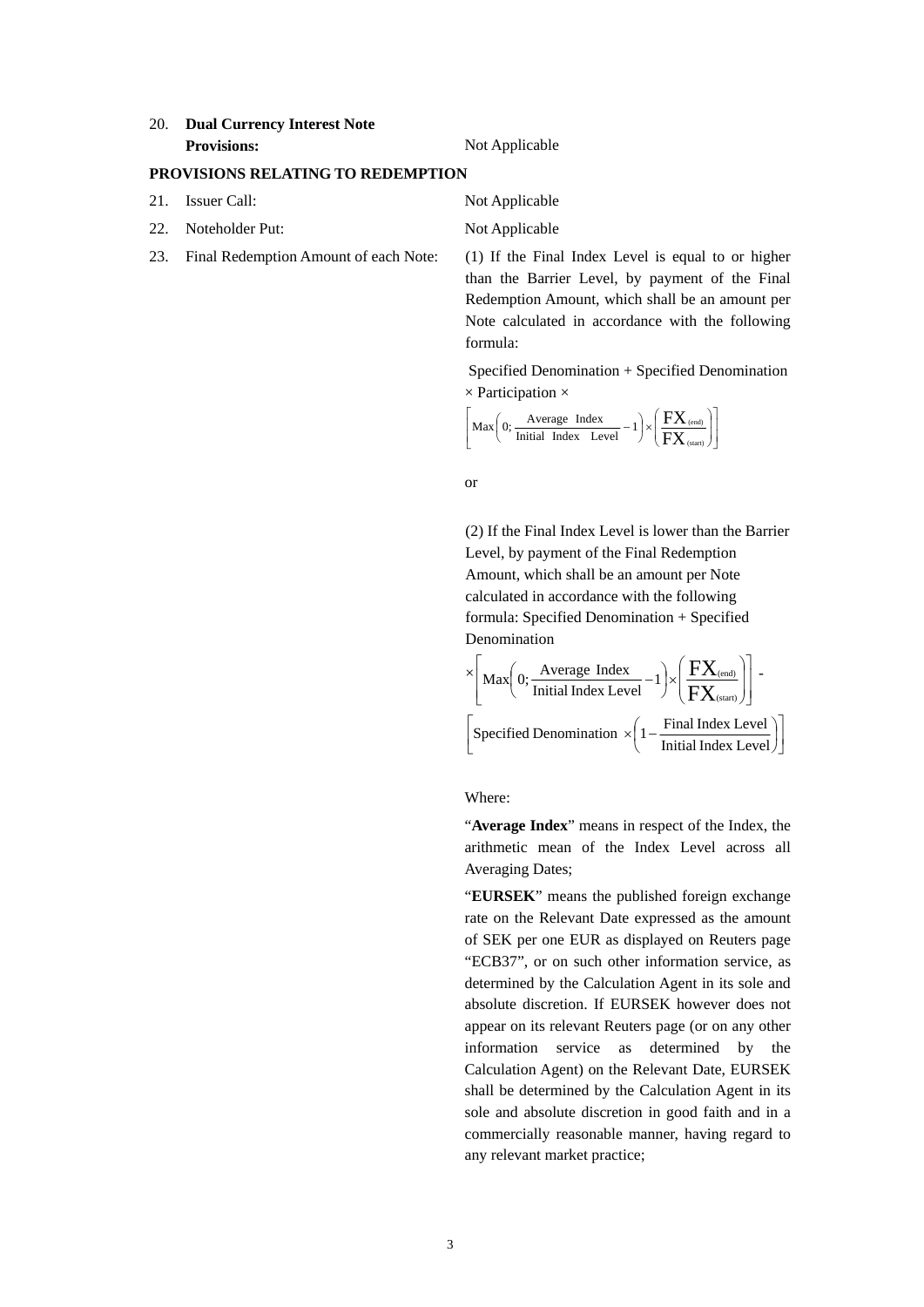"**EURUSD**" means the published foreign exchange rate on the Relevant Date expressed as the amount of USD per one EUR as displayed on Reuters page "ECB37", or on such other information service, as determined by the Calculation Agent in its sole and absolute discretion. If EURUSD however does not appear on its relevant Reuters page (or on any other information service as determined by the Calculation Agent) on the Relevant Date, EURUSD shall be determined by the Calculation Agent in its sole and absolute discretion in good faith and in a commercially reasonable manner, having regard to any relevant market practice;

"**Final Date**" means the first Business Day immediately following the Expiration Date;

"**FX**<sub>(end</sub>)" means the outcome of the following formula, rounded to 4 decimals:  $\overline{\phantom{a}}$ )  $\backslash$  $\overline{\phantom{a}}$ J ſ EURUSD on the Final Date EURSEK on the Final Date  $\Big\}$ ;

"**FX(start)**" means the outcome of the following formula, rounded to 4 decimals:  $\overline{\phantom{a}}$  $\overline{\phantom{a}}$  $\left( \right)$  $\mathsf{I}$  $\overline{\phantom{0}}$ ſ EURUSD on the Strike Date EURSEK on the Strike Date  $\Big\}$ ;

"Participation" means 120% (indicative, the final Participation shall be determined by the Issuer in its sole and absolute discretion and announced on or about 28 December 2012 on www.ingmarkets.com, the final Participation shall not be lower than 100%); and

"**Relevant Date**" means (i) in respect of FX<sub>(end)</sub>, the Final Date and (ii) in respect of  $FX_{(start)}$ , the Strike Date.

24. Other:

(i) Early Redemption Amount of each Note payable on redemption for taxation reasons or on Issuer event of default and/or the method of calculating the same (if required or if different from that set out in Condition 6*(f)* of the General Conditions):

Early Redemption Amount to be equal to Fair Market Value as set out in Condition 6(*f*) of the General Conditions.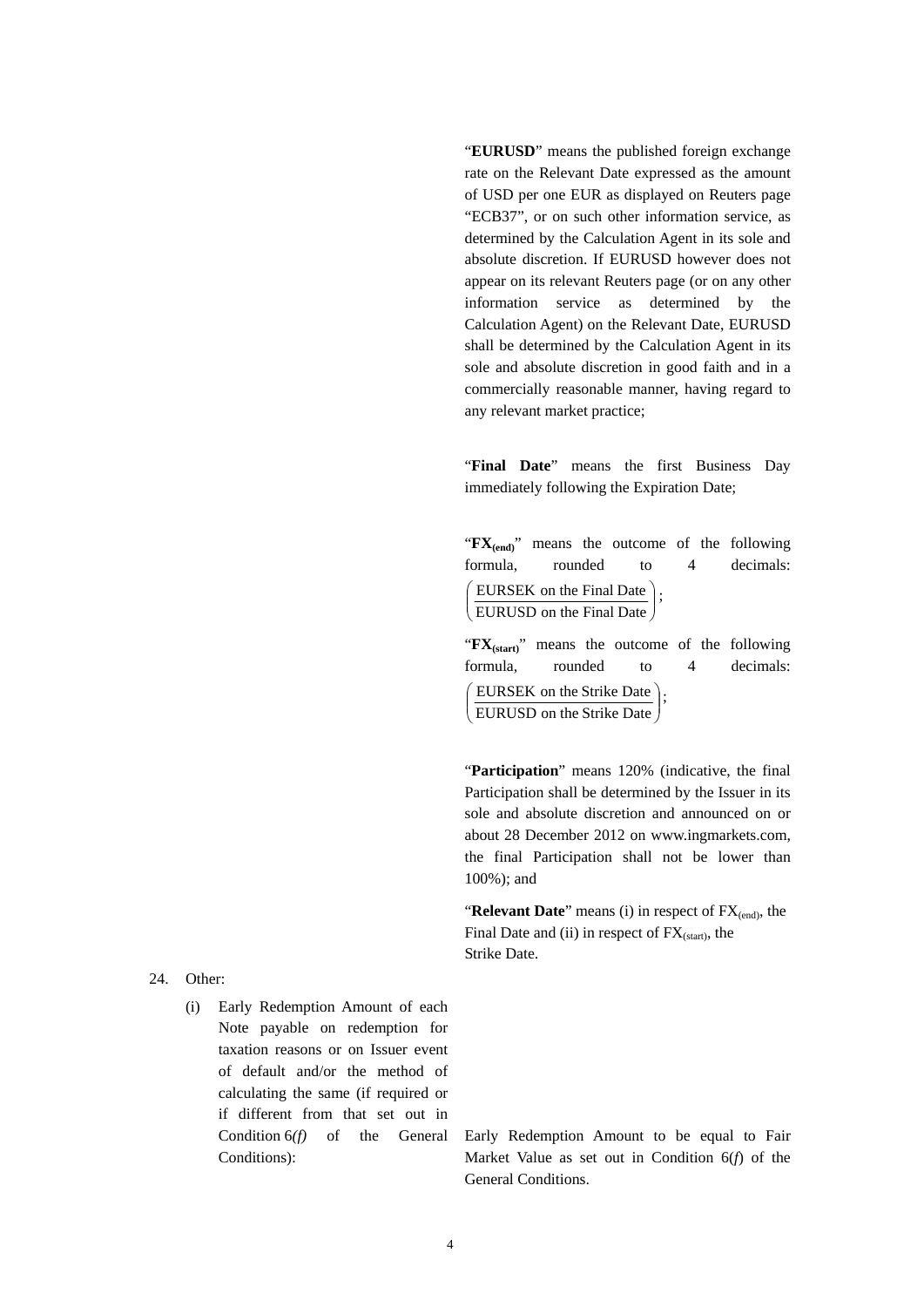|     | Notice period (if other than as set<br>(ii)<br>out in the General Conditions):                                                                                                                                                                                                                                                                              | As set out in the General Conditions.                                                                                                                                                        |
|-----|-------------------------------------------------------------------------------------------------------------------------------------------------------------------------------------------------------------------------------------------------------------------------------------------------------------------------------------------------------------|----------------------------------------------------------------------------------------------------------------------------------------------------------------------------------------------|
|     | (iii) Other (Condition $6(m)$ of the                                                                                                                                                                                                                                                                                                                        |                                                                                                                                                                                              |
|     | General Conditions):                                                                                                                                                                                                                                                                                                                                        | Not Applicable                                                                                                                                                                               |
|     | <b>GENERAL PROVISIONS APPLICABLE TO THE NOTES</b>                                                                                                                                                                                                                                                                                                           |                                                                                                                                                                                              |
| 25. | Form of Notes:                                                                                                                                                                                                                                                                                                                                              | <b>Swedish Notes</b>                                                                                                                                                                         |
|     | New Global Note:                                                                                                                                                                                                                                                                                                                                            | N <sub>o</sub>                                                                                                                                                                               |
| 26. | Additional Financial Centre(s) or other<br>special provisions relating to Payment<br>Days:                                                                                                                                                                                                                                                                  | <b>TARGET</b>                                                                                                                                                                                |
| 27. | Talons for future Coupons or Receipts to<br>be attached to Definitive Bearer Notes<br>(and dates on which such Talons mature):                                                                                                                                                                                                                              |                                                                                                                                                                                              |
|     |                                                                                                                                                                                                                                                                                                                                                             | N <sub>o</sub>                                                                                                                                                                               |
| 28. | Details relating to Partly Paid Notes:<br>amount of each payment comprising the<br>Issue Price and date on which each<br>payment is to be made and, if different<br>from those specified in the Temporary<br>Global Note, consequences of failure to<br>pay, including any right of the Issuer to<br>forfeit the Notes and interest due on late<br>payment: | Not Applicable                                                                                                                                                                               |
| 29. | Details relating to Instalment Notes:                                                                                                                                                                                                                                                                                                                       |                                                                                                                                                                                              |
|     | Instalment Amount(s):<br>(i)                                                                                                                                                                                                                                                                                                                                | Not Applicable                                                                                                                                                                               |
|     | Instalment Date(s):<br>(ii)                                                                                                                                                                                                                                                                                                                                 | Not Applicable                                                                                                                                                                               |
| 30. | Redenomination:                                                                                                                                                                                                                                                                                                                                             | Redenomination not applicable.                                                                                                                                                               |
| 31. | Other final terms:                                                                                                                                                                                                                                                                                                                                          | Not Applicable                                                                                                                                                                               |
|     | <b>DISTRIBUTION</b>                                                                                                                                                                                                                                                                                                                                         |                                                                                                                                                                                              |
| 32. | If syndicated, names of Managers:                                                                                                                                                                                                                                                                                                                           | Not Applicable                                                                                                                                                                               |
| 33. | If non-syndicated, name of relevant<br>Dealer:                                                                                                                                                                                                                                                                                                              | Applicable. The Notes are being issued (in)directly<br>by the Issuer to investors and may from time to time<br>be sold via one or more Dealer(s).                                            |
| 34. | Total commission and concession:                                                                                                                                                                                                                                                                                                                            | Distribution fee: between 2.5% and 5.0% upfront<br>(the final distribution fee shall be determined by the<br>Issuer and announced on or about the Strike Date on<br>www.ingmarkets.com); and |
|     |                                                                                                                                                                                                                                                                                                                                                             | A commission may be charged to investors by the<br>distributor and/or financial intermediary. Further<br>information can be obtained from the distributor.                                   |
| 35. | Whether TEFRA D or TEFRA C rules                                                                                                                                                                                                                                                                                                                            |                                                                                                                                                                                              |
|     | applicable or TEFRA rules not applicable:                                                                                                                                                                                                                                                                                                                   | TEFRA rules not applicable.                                                                                                                                                                  |
| 36. | Additional selling restrictions:                                                                                                                                                                                                                                                                                                                            | Not Applicable                                                                                                                                                                               |
| 37. | Simultaneous offer:<br>(i)                                                                                                                                                                                                                                                                                                                                  | Not Applicable                                                                                                                                                                               |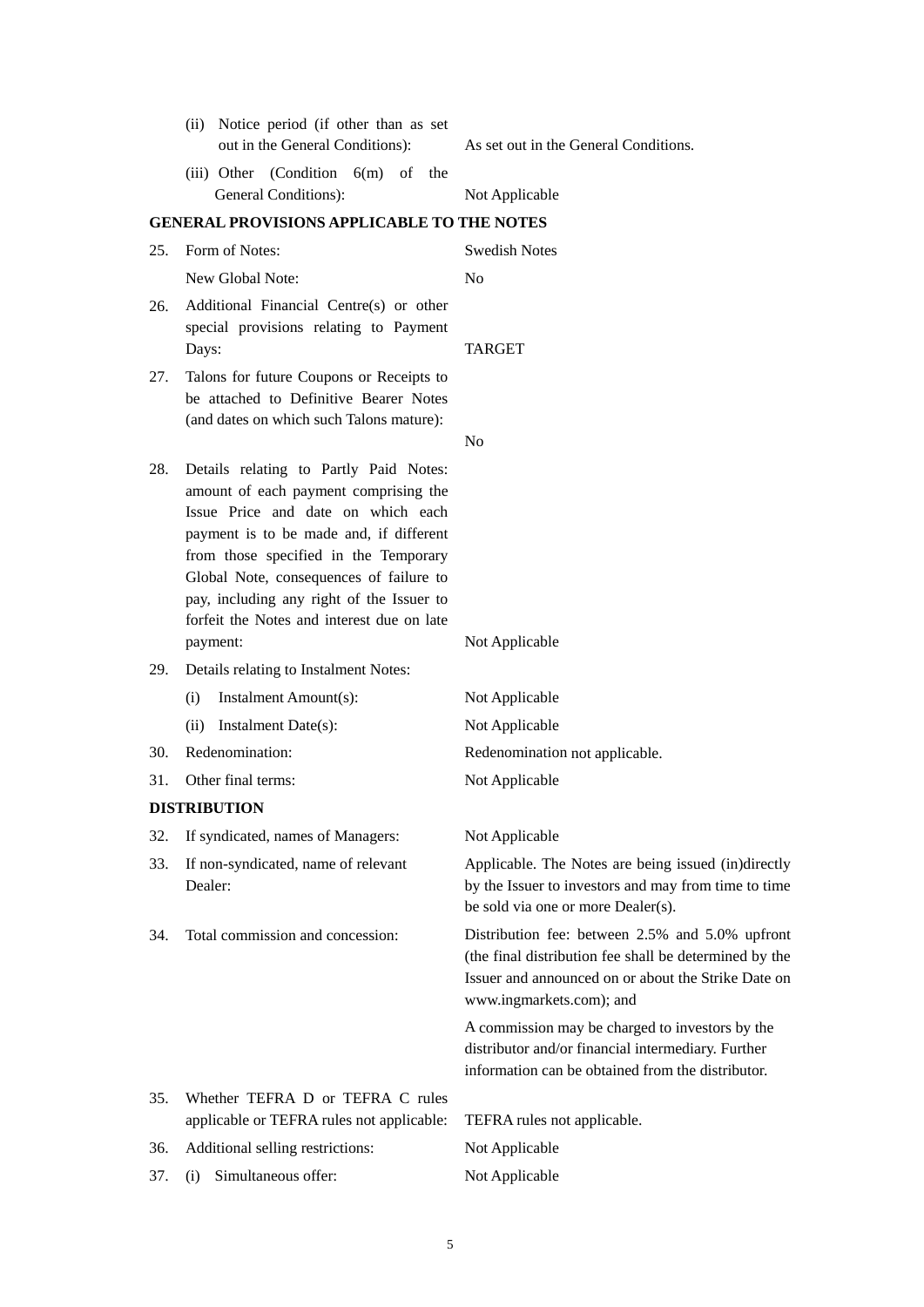|     | (ii) Non-exempt offer:                                                                                                          | An offer of Notes may be made by the Issuer and             |
|-----|---------------------------------------------------------------------------------------------------------------------------------|-------------------------------------------------------------|
|     |                                                                                                                                 | Skandiabanken Aktiebolag (publ) other than                  |
|     |                                                                                                                                 | pursuant to Article $3(2)$ of the Prospectus Directive      |
|     |                                                                                                                                 | in Sweden (the " <b>Public Offer Jurisdiction</b> ") during |
|     |                                                                                                                                 | the period from 5 November 2012 (9:30 CET) until            |
|     |                                                                                                                                 | 18 December 2012 (17:00 CET) ("Offer Period").              |
|     |                                                                                                                                 | See further paragraph 6.                                    |
| 38. | Process for notification to applicants of<br>amount allotted and indication whether<br>dealing may begin before notification is |                                                             |
|     |                                                                                                                                 |                                                             |

Investors will be notified of the amount of Notes allotted to them either directly by the Issuer or through their financial intermediaries. Dealings in the Notes will not begin until the Issue Date.

### **39. FX, BENCHMARK, FX CONVERTIBILITY EVENT, FX TRANSFERABILITY EVENT AND TAX EVENT PROVISIONS**

made:

| (i) FX Provisions:                                  | Not Applicable                                                                                                                                                                                                                                       |
|-----------------------------------------------------|------------------------------------------------------------------------------------------------------------------------------------------------------------------------------------------------------------------------------------------------------|
| (ii) Benchmark Provisions:                          | Not Applicable                                                                                                                                                                                                                                       |
| (iii) FX Convertibility Event<br><b>Provisions:</b> | Not Applicable                                                                                                                                                                                                                                       |
| <b>Provisions:</b>                                  | Not Applicable                                                                                                                                                                                                                                       |
| (v) Tax Event Provisions:                           | Not Applicable                                                                                                                                                                                                                                       |
| <b>INDEX LINKED PROVISIONS</b>                      |                                                                                                                                                                                                                                                      |
| Definition of Additional<br>Disruption<br>Event:    |                                                                                                                                                                                                                                                      |
| Change in Law                                       | Applicable                                                                                                                                                                                                                                           |
| <b>Hedging Disruption</b>                           | Applicable                                                                                                                                                                                                                                           |
| Other Additional Disruption<br>Events, if any       | None                                                                                                                                                                                                                                                 |
| Automatic Early Redemption:                         | Not Applicable                                                                                                                                                                                                                                       |
| <b>Averaging Dates:</b>                             | 28 December 2016, 30 January 2017, 28 February<br>2017, 28 March 2017, 28 April 2017, 29 May 2017,<br>28 June 2017, 28 July 2017, 28 August 2017, 28<br>September 2017, 30 October 2017, 28 November<br>2017 and 28 December 2017.                   |
| <b>Barrier Level:</b>                               | 50 per cent. of Initial Index Level                                                                                                                                                                                                                  |
| <b>Business Day:</b>                                | A day on which (i) commercial banks and foreign<br>exchange markets settle payments and are open for<br>general business (including dealing in foreign<br>exchange and foreign currency deposits) in<br>Stockholm and (ii) the TARGET System is open |
| <b>Constant Monitoring:</b>                         | Not Applicable                                                                                                                                                                                                                                       |
| <b>Expiration Date:</b>                             | 28 December 2017                                                                                                                                                                                                                                     |
|                                                     | (iv) FX Transferability Event                                                                                                                                                                                                                        |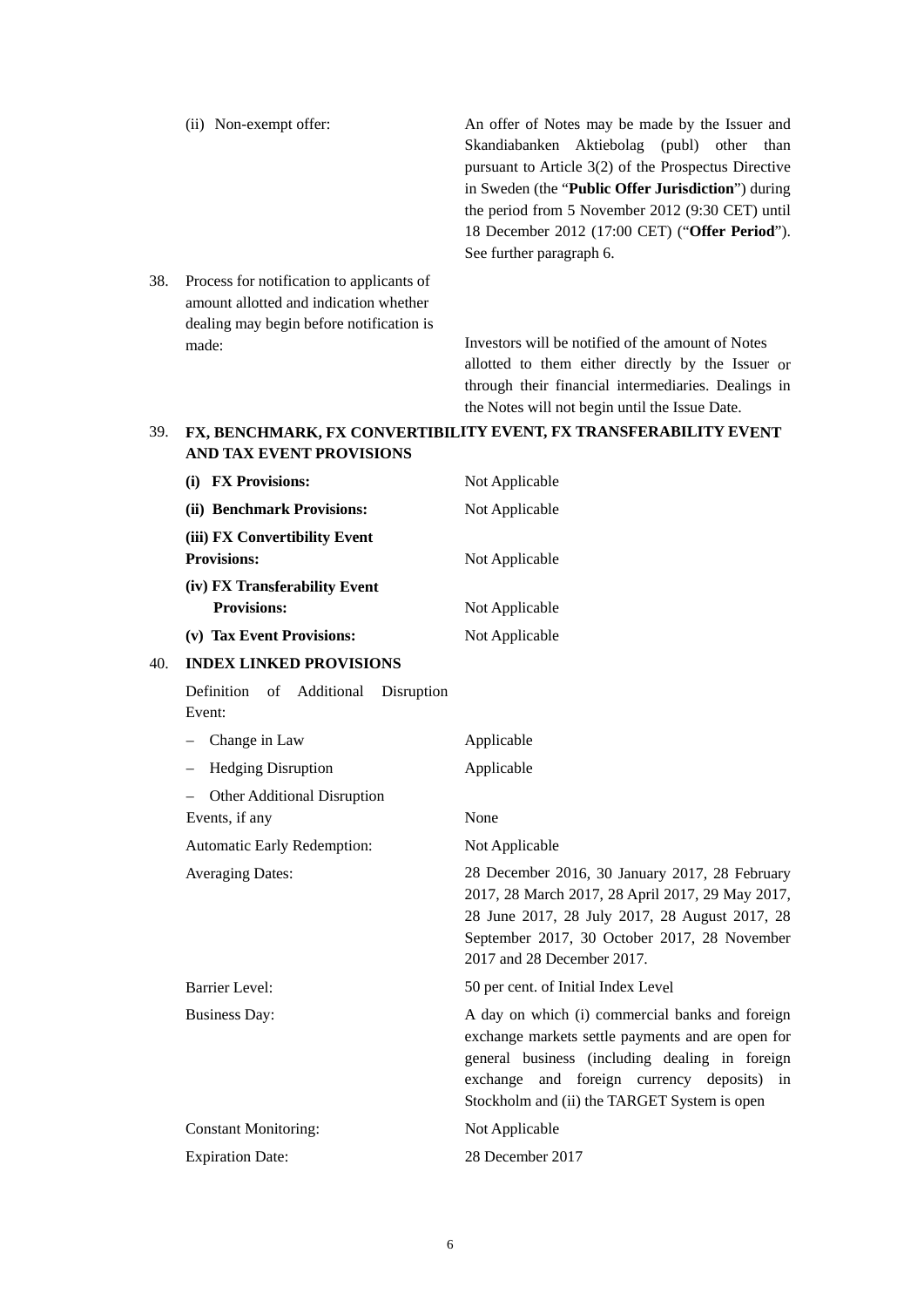| Final Index Level:           | Shall have the meaning given to it in Chapter 4, Part<br>1(A) |
|------------------------------|---------------------------------------------------------------|
| Index:                       | <b>Russian Depositary Index</b>                               |
|                              | (Bloomberg code: RDXUSD <index>)</index>                      |
| Index Sponsor:               | Shall have the meaning given to it in Chapter 4, Part<br>1(A) |
| Initial Index Level:         | Shall have the meaning given to it in Chapter 4, Part<br>1(A) |
| Observation Date $(s)$ :     | Not Applicable                                                |
| <b>Observation Period:</b>   | Not Applicable                                                |
| Official Closing Level Only: | Applicable                                                    |
| Strike Date:                 | 28 December 2012                                              |
| Strike Price:                | Not Applicable                                                |

### **PURPOSE OF FINAL TERMS**

These Final Terms comprise the final terms required for the issue and public offer in the Public Offer Jurisdiction and listing and admission to trading on NASDAQ OMX of the Notes described herein pursuant to the €50,000,000,000 Global Issuance Programme of ING Bank N.V., ING Bank N.V., Sydney Branch, ING (US) Issuance LLC and ING Americas Issuance B.V.

## **RESPONSIBILITY**

The Issuer accepts responsibility for the information contained in these Final Terms. To the best of the knowledge and belief of the Issuer (having taken all reasonable care to ensure that such is the case) the information contained in these Final Terms is in accordance with the facts and does not omit anything likely to affect the import of such information.

Signed on behalf of the Issuer:

ING BANK N.V.

By: ........................................ By: ........................................

*Duly authorised Duly authorised*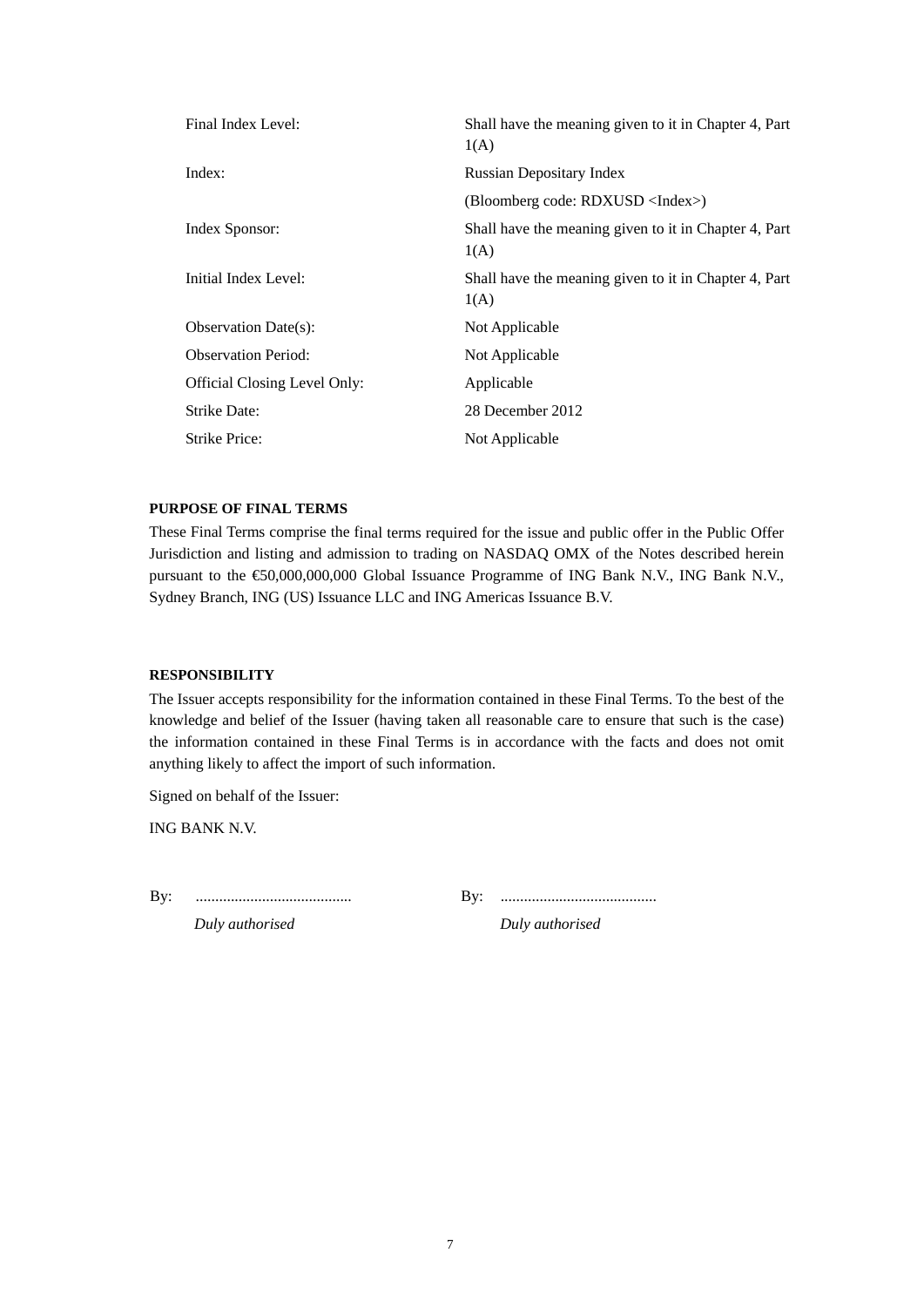#### **PART B – OTHER INFORMATION**

### **1 LISTING**

| $(i)$ Listing:             | NASDAO OMX                                                                                                                                              |
|----------------------------|---------------------------------------------------------------------------------------------------------------------------------------------------------|
| (ii) Admission to trading: | Application will be made for the Notes to be<br>admitted to trading on NASDAO OMX with effect<br>from the Issue Date or as soon as possible thereafter. |

## **2 RATINGS**

Ratings: The Notes will not be rated.

# **3 NOTIFICATION**

The Netherlands Authority for Financial Markets has provided the competent authorities in each of Austria, Belgium, Denmark, Finland, France, Germany, Italy, Luxembourg, Norway, Spain and Sweden with a certificate of approval attesting that the Base Prospectus has been drawn up in accordance with the Prospectus Directive. Notwithstanding the foregoing, no offer of Notes to the public may be made in any Relevant Member State which requires the Issuer to undertake any action in addition to the filing of the Final Terms with the Netherlands Authority for the Financial Markets unless and until the Issuer advises such action has been taken.

## **4 INTERESTS OF NATURAL AND LEGAL PERSONS INVOLVED IN THE OFFER**

Save as discussed in "Subscription and Sale" in Chapter 1 of the Base Prospectus in respect of any appointed Dealer, so far as the Issuer is aware, no person involved in the offer of the Notes has an interest material to the offer.

# **5 REASONS FOR THE OFFER, ESTIMATED NET PROCEEDS AND TOTAL EXPENSES**

| (i) | Reasons for the offer:                   | See "Use of Proceeds" wording in Chapter 1 of<br>the Base Prospectus |
|-----|------------------------------------------|----------------------------------------------------------------------|
|     | (ii) Estimated total expenses related to |                                                                      |
|     | admission to trading:                    | SEK 76.500                                                           |

## **6 INFORMATION CONCERNING THE UNDERLYING**

The return on the Notes is linked to (i) the performance of the underlying Index and (ii) the development of the EURSEK foreign exchange rate and the EURUSD foreign exchange rate. Each of the levels of the Index, the EURSEK foreign exchange rate and the EURUSD foreign exchange rate may go down as well as up throughout the life of the Notes. Fluctuations in the levels of the Index and the EURSEK foreign exchange rate and the EURUSD foreign exchange rate will affect the value of the Notes.